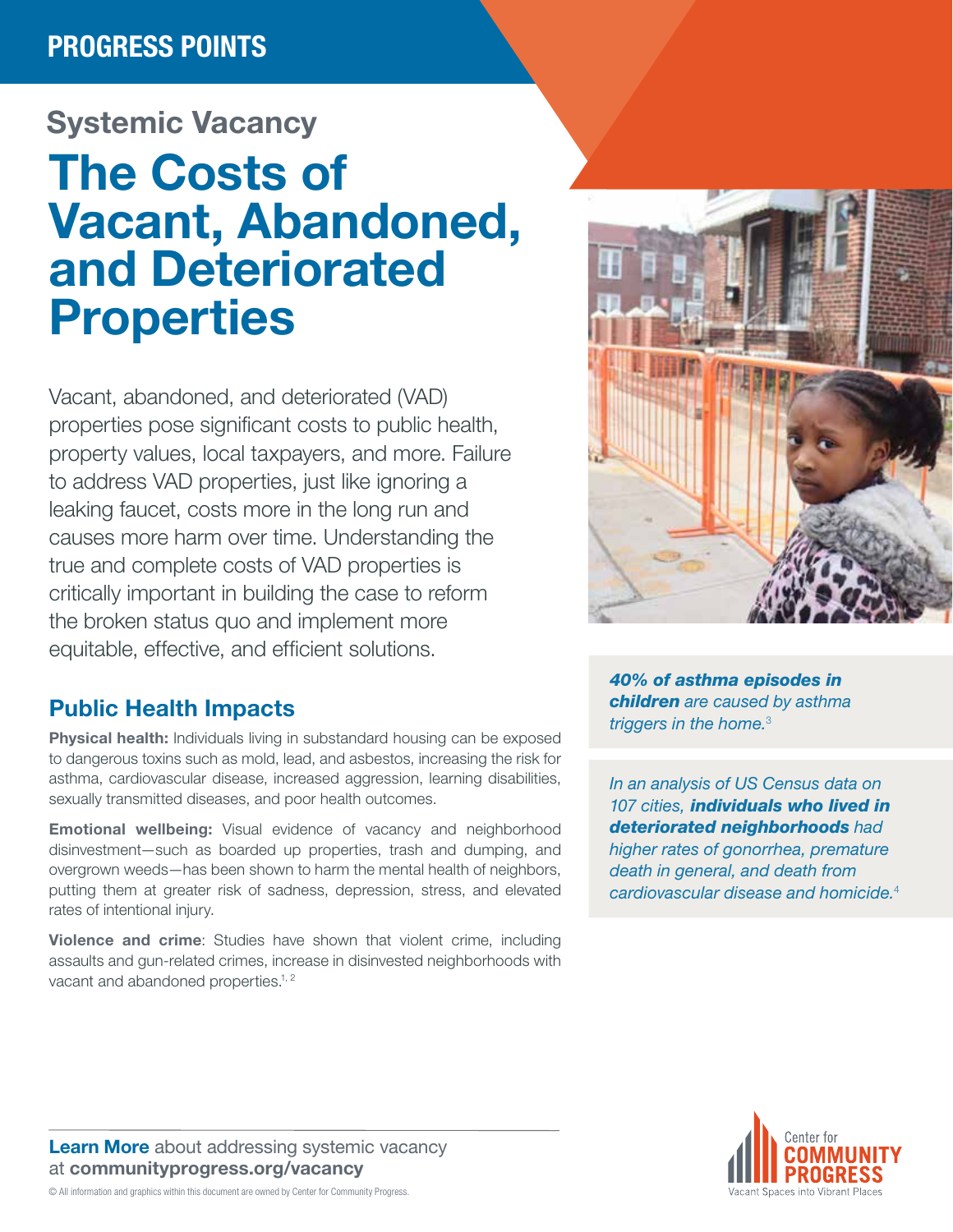#### Ways Vacant, Abandoned, and Deteriorated Properties Negatively Impact Communities





#### Individual Wealth Impacts

**Property equity:** Owning a property is often an individual's greatest investment and financial asset. Research has consistently shown that VAD properties reduce the value of surrounding properties leading to decreases in owners' equity and personal wealth.

Financial liabilities: Homeowners within close proximity to abandoned properties are often charged higher insurance premiums or even face policy cancellations because of the unstable nature of the neighborhood created by the vacant properties leaving homeowners with greater financial liabilities.<sup>5</sup>

#### Community Fiscal Stability

Municipal Revenue: Property taxes are typically the largest source of revenue for local governments. Research has shown vacant and abandoned properties lead to a decrease in taxable values of surrounding properties and increase the likelihood of mortgage and tax foreclosures nearby creating a harmful domino effect that creates revenue challenges for local governments.

Maintenance and abatement costs: Local governments incur the costs of remedying nuisances and unsafe conditions, including boarding and securing structures, cutting grass, removing trash and debris, and demolishing unsafe structures.

**Learn More** [about addressing systemic vacancy](https://communityprogress.org/resources/vacancy/) at [communityprogress.org/vacancy](https://communityprogress.org/resources/vacancy/)

*In Cleveland, Ohio, properties within 500 feet of a vacant, tax-delinquent, and foreclosed property lost 9.4% of their value.*<sup>6</sup>

*The total costs of distressed vacant properties in the city of Atlanta, Georgia, range from \$55 million to \$153 million in lost property values. This translates into lost property tax revenues of \$1 million to \$2.7 million annually.*<sup>7</sup>